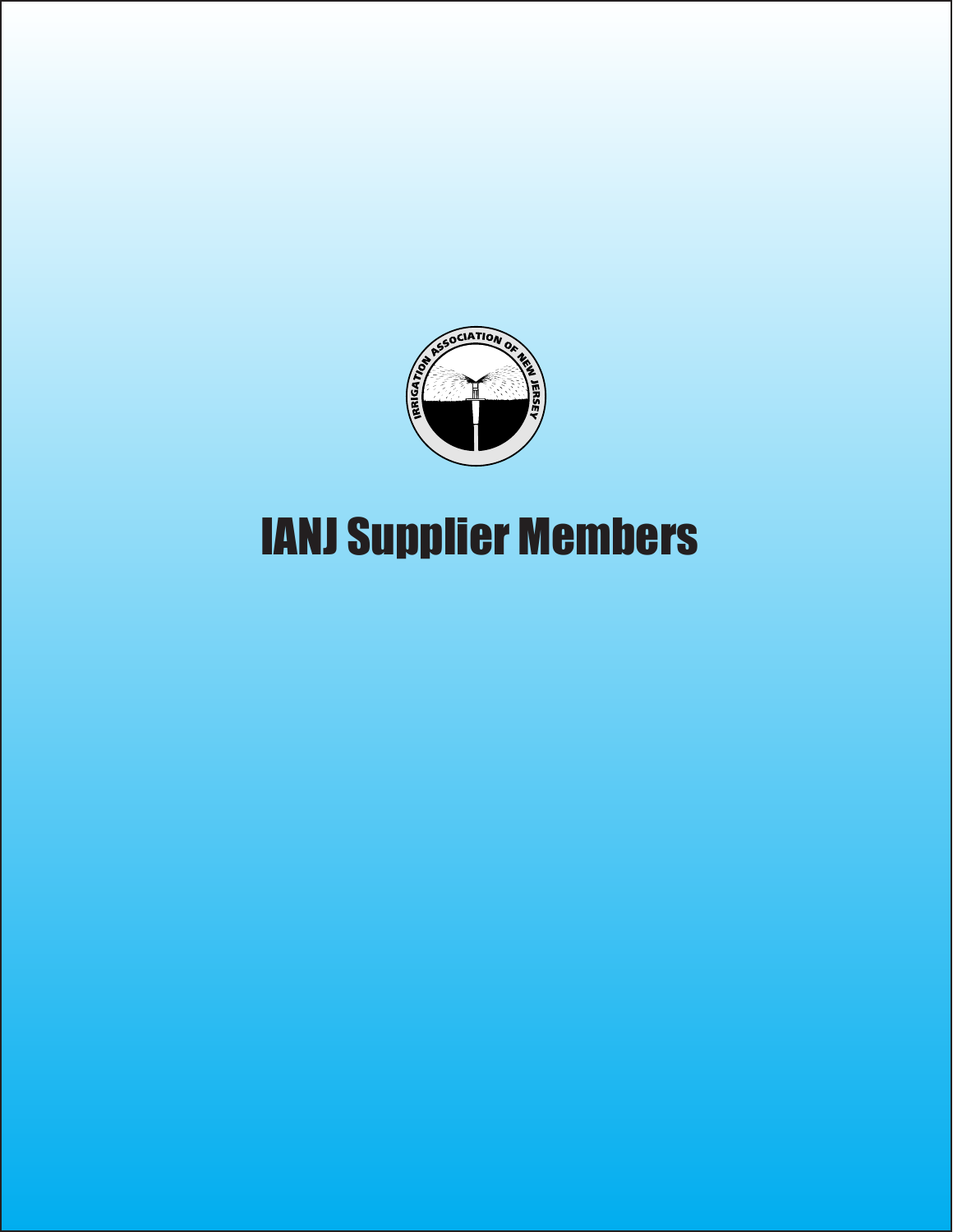## **Aquarius Supply Inc.**

Harabedian, Mark 1120 Goffle Rd. Hawthorne, NJ 07506 Tel: (973)423-0222 Fax: (973)238-0912 Email: markh@aquariussupply.com

## **ASAP Sales**

Closter, Bob 201 Montrose Rd. Westbury, NY 11590 Tel: (516) 333-4488 Fax: (516) 333-9486 Email: skierbob39@optonline.net#

#### **Atlantic Irrigation Specialties, Inc.**

Santalone, Edward J 111 Lafayette Ave. White Plains, NY 10603 Tel: (914)686-0008- Email: esantalone@atlanticirrigation.com

#### **Barton Supply, Inc.**

Feld, Andy 1260 Marlkress Rd. P.O. Box 2240 Cherry Hill, NJ 08034 Tel: (856)429-6500 Fax: (856)424-8274 Email: andy@bartonsupply.com

## **Burnley Associates**

Burnley, Kerry 2280 Horseshoe Trail Chester Springs, PA 19425 Tel: (610)827-5086 Email: kerryb@burnleyassociates.com

## **Central Irrigation Supply Inc.**

Luciano, Anthony 5 Nepperhan Ave. Elmsford, NY 10523 Tel: (914)347-5656 Fax: (914)206-6070 Email: aluciano@centralirrigationsupply.com

## **Coastal Plumbing Supply Co., Inc.**

Federico, John 135 New Dorp Lane Staten Island, NY 10306 Tel: (347)745-1166 Fax: (718)667-0190 Email: john@coastalplumbingsupply.com

## **Dickson Supply Company**

Dickson, Allan 1 Union Ave. Brielle, NJ 08730 Tel: (732)528-9300

#### **Ditch Witch North East**

Reszkowski, Tom 200 Meco Drive Millstone, NJ 08535 Tel: (732)446-9600 Email: tom@dw-midatl.com

#### **Empire Supplies**

Dilone, Newton 1232 North Ave. Plainfield, NJ 07062 Tel: (908)668-0244 Fax: (908)668-0299 Email: ndoline@empiresupplies.net

## **Gloucester County Irrigation Supply**

Fabrizio, Richard 110 Bridgeton Pike Mullica Hill, NJ 08062 Tel: (856)478-2604

#### **Hunter Industries**

Wise, Bill 2040 W. Greenleaf St. Allentown, PA 18104 Tel: (215)439-0093 Fax: (610)465-9638 Email: bill.wise@hunterindustries.com

#### **Irritrol/The Toro Company**

Gumm, John 44 Oak Avenue Marlton, NJ 08053 Tel: (609)410-3025 Fax: (951)785-3457 Email: john.gumm@toro.com

#### **John Deere Landscapes**

Bergamo, Charles E 1200 Southwest Blvd. Vineland, NJ 08360 Tel: (856)692-7251 Fax: (856)692-8217 Email: cbergamo@johndeerelandscapes.com

#### **Hughes Mid-Atlantic Sales, Inc.**

Harford, Herb 1813 Amyclae Dr. Bel Air, MD 21015 Tel: (410) 638-5223 Email: hhughesjr.@comcast.net#

## **Netafim USA**

Elmers, Art 1 Horizon Rd, Apt 414 Fort Lee, NJ 07024 Fax: (201)625-7000 Cell: (201)232-4961 Email: aelmers@netafimusa.com